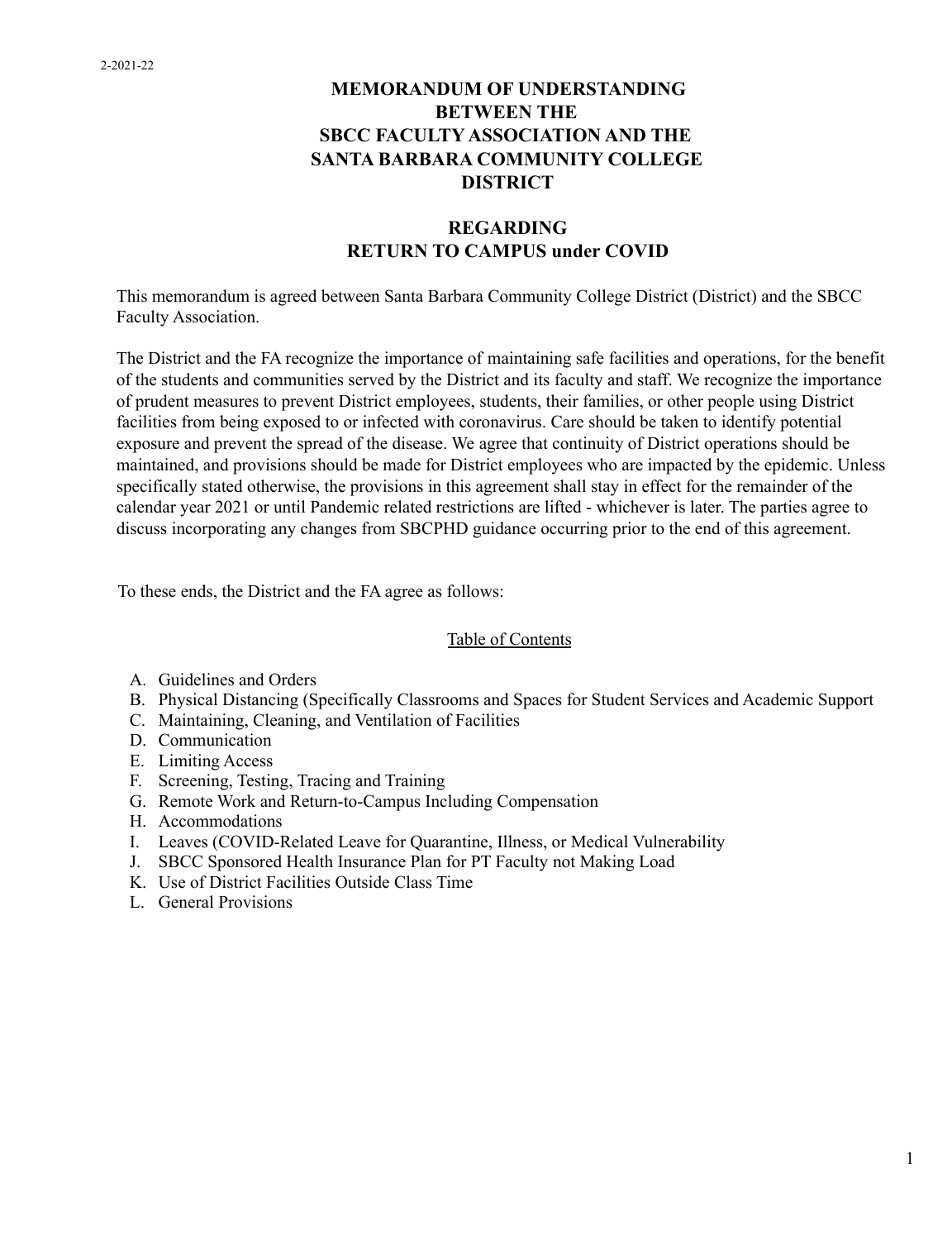## **A. Guidelines and Orders**

A.1 The District shall follow Cal/OSHA guidance for all faculty.

## **B. Physical Distancing (Specifically Classrooms and Spaces for Student Services and Academic Support)**

B.1 The District agrees to maintain Santa Barbara County Public Health Department physical distancing standards in campus facilities and vehicles generally, including but not limited to implementing plans incorporating the following components.

B.2 The District will plan to limit the number of people in all campus spaces to the number that can be reasonably accommodated while maintaining a minimum of six feet of distance between individuals, or current Santa Barbara County Public Health Department recommended distance (including but not limited to hallways, library, student and academic support areas).

B.3 The District will also minimize movement of students and educators or staff as recommended by the Santa Barbara County Public Health Department.

B.4 The District will develop a plan that ensures physical distancing among students as well as between faculty and students and among college employees in their work and classroom environment and student services as well as Educational Support areas (e.g. Library, Counseling, DSPS, EOPS, etc.). The District confirms that all classroom and workspaces were evaluated to ensure that faculty can maintain physical distancing. The District will rearrange classroom and workspaces to incorporate a minimum of six feet (or current Santa Barbara County Public Health Department recommended distance) between students respectively and between employee and students.

B.5 For Fall 2021, class caps are lowered to 65% of the regular class size for in-person classes based on the course of record (COR). Departments may schedule up to 100% capacity classes upon request of the department chair. Regular cancellation guidelines will incorporate the lowered class caps. All classes will be scheduled in rooms that are of equal or greater capacity than the original pedagogical cap per the COR.

B.6 Faculty will monitor students' Healthy Roster green screen pass upon entry to classrooms. Faculty will be required to complete the Healthy Roster questionnaire every day they come to campus, also see B.11.

B.7 The District agrees to install health guards (plexiglass screens) to allow for close interaction between faculty, students and others upon request. Faculty requests for installing such physical barriers should be submitted by August 1, 2021, and will be carried out as quickly as possible. Until this happens the faculty member can opt to provide instruction or academic student support services remotely until the barrier is installed, provided their request was submitted by the above date.

B.8 The District shall provide sufficient protective equipment to comply with Santa Barbara County Public Health Department guidance for students and faculty, including but not limited to as follows: Face masks, face shields and disposable gloves. Faculty and staff will be provided with sufficient face masks to provide students a mask who need one.

B.9 The District shall require face covering for every person on site, including students and visitors consistent with guidance from Santa Barbara County Public Health Department. Faculty may take off their masks when alone in an office or classroom with the door closed or during instruction where required distancing can be maintained and the instructor is vaccinated, unless prohibited by current SBCPHD guidance. Other measures to protect against COVID-19 infection must be implemented when face coverings cannot be used where required.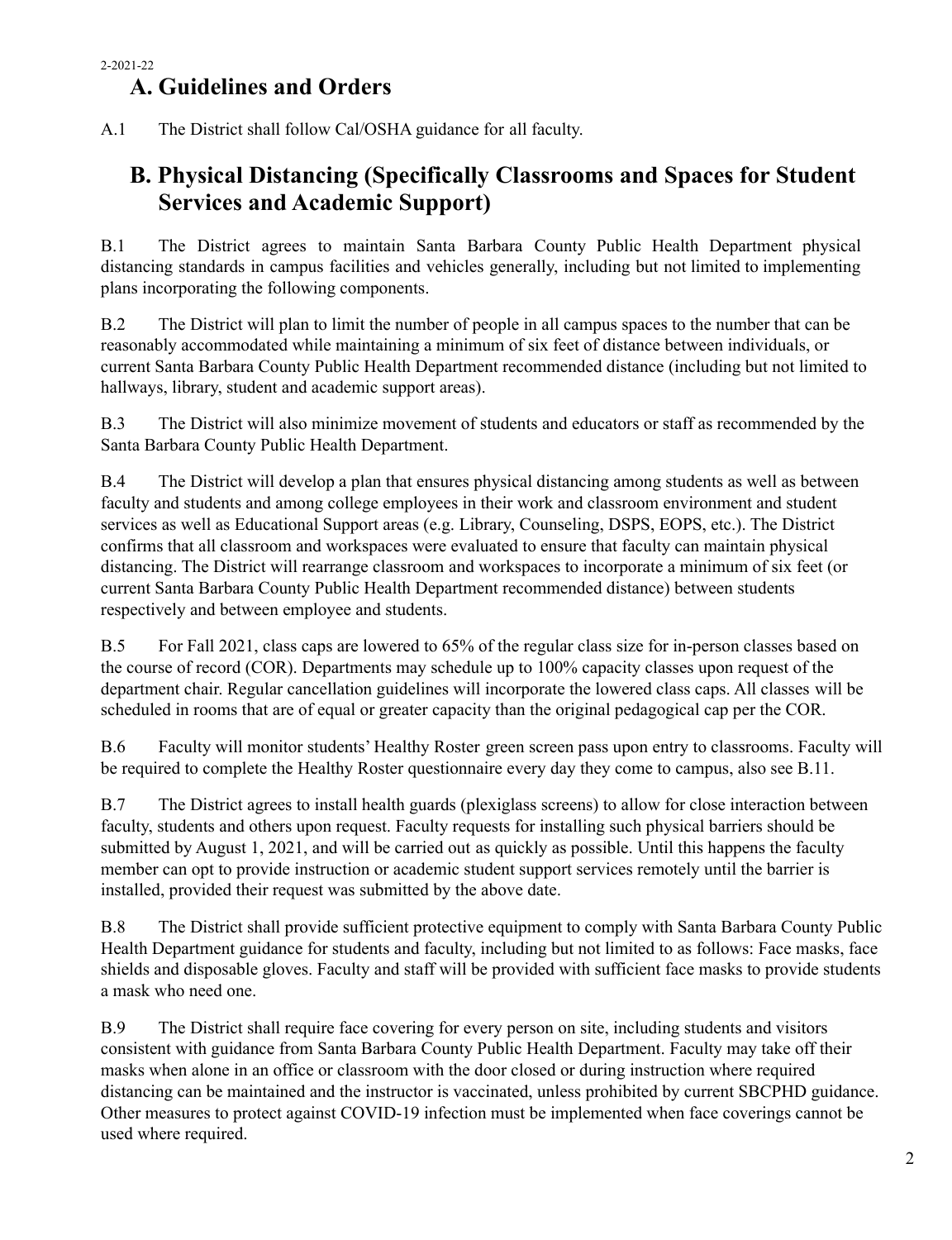Currently, all persons will wear facial coverings before they enter any indoor facility or any enclosed open space, or while outdoors when unable to maintain a six-foot distance (or current Santa Barbara County Public Health Department recommended distance ) from another person at all times**.** Exceptions may apply for PE classes and Athletic teams, Theatre Arts, Music and as identified by the District in consultation with the Faculty Association

B.10 As required by the SBCPHD, everyone entering the campus, a building or instructional site (e.g. tent) including but not limited to students, employees, and visitors must perform a symptoms self-check using the "Healthy Roster" app. Access to buildings is only allowed and will be controlled by staff members/hourly staff - only persons with "Healthy Roster" proof (the "green screen") will be allowed into any building or tent/outdoor instructional area. Classroom faculty may decline a student entry into a classroom if a Healthy Roster green screen is not displayed either digitally or on paper upon entry. Faculty should contact College Security for non-compliant students.

B.11 (Monitoring and Enforcing) The District will sufficiently staff for monitoring that mandated social distancing, mask wearing and use of the self-check app (Healthy Roster) is adhered to while students are in the building or instructional sites/tents. The District will also provide increased security personnel who will, as necessary, remove persons from classrooms/spaces or buildings who do not wear face coverings or violate the social distancing rules. The District will consult with the Faculty Association and share their plan on how this is being implemented prior to August 16, 2021. Special attention will be given to large class concerns.

B.12 If appropriate protective equipment is not available or physical distancing is not possible, faculty will not be required to work and maintain full pay until it is safe to work and will revert to online work if possible.

B.13 The District will support requests to provide technical support including microphones and amplification to instructors to allow them to remain masked during class, or to accommodate for a larger classroom.

# **C. Maintaining, Cleaning and Ventilation of Facilities**

C.1 The District shall maintain its facilities in a manner consistent with the safety of its employees and students, consistent with guidance from Santa Barbara County Public Health Department.

C.2 The District will maintain appropriate changes to the physical layout of the campus to maintain appropropriate physical distancing. Measures may include:

- Barriers for food service; and
- Limits on number of students in classrooms or other spaces including stairwells and elevators

C.3 The District shall follow Santa Barbara Public Health Department guidelines for preparation and use of HVAC and public drinking sources, and general safe ventilation practices.

C.4 The District is placing HEPA air purifiers in all classrooms. HVAC assessments of all classrooms are complete. Supplemental assessments will be done to provide additional details regarding classroom air quality.

C.5 The District agrees to temporary closure and deep cleaning of any specific site upon learning that infected persons were present at that site, consistent with SBCPHD guidance. The District agrees that any such temporary closure and cleaning of a site shall be based on current guidance from the Santa Barbara Public Health Department.

#### **D. Communication**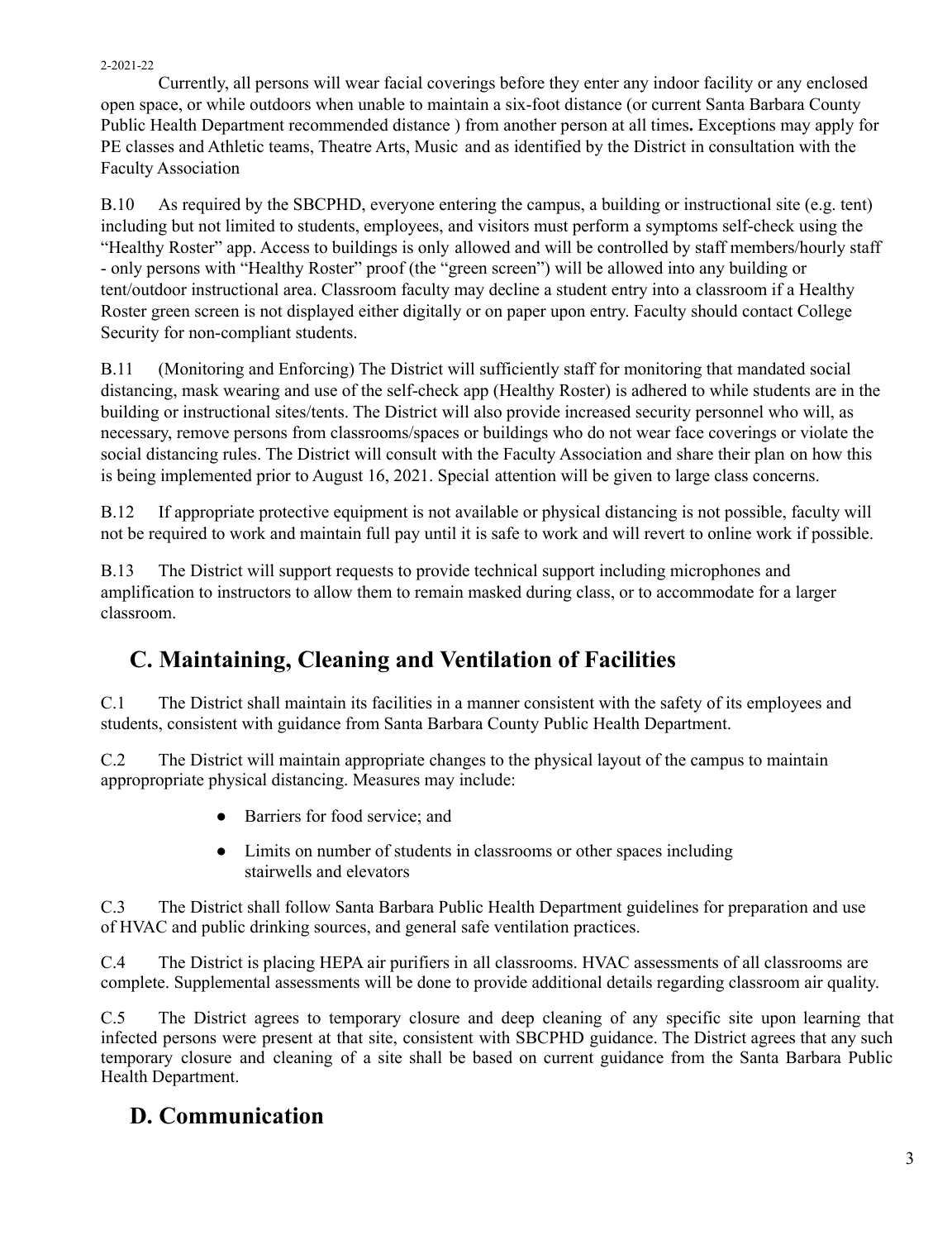D.1 The District agrees to maintain an updated Injury and Illness Prevention Plan (IIPP) and agrees to make updates accessible to employees.

D.2 The District will inform faculty immediately if a student who has been on campus for classes, ESD services or other reasons has tested positive for COVID 19, including giving immediate notice to the FA. The District will contact individual faculty members to inform them about their potential exposure under adherence to FERPA and other privacy guidelines.

D.3 The District will communicate specific office and classroom safety protocols to all faculty on a regular basis in consultation with the FA.

# **E. Limiting Access**

E.1 The District agrees that should signs of illness become evident while a student is in class, on campus faculty members can require the individual to leave the classroom or work space pursuant to AP5520 - Student Discipline Procedures.

# **F. Screening, Testing, Tracing and Training**

F.1 The District agrees to maintain specific plans for health screenings and clear standards in accordance with Santa Barbara County Public Health Department guidelines. Screening may rely on self-screening or on-campus, in person methods.

F.2 Any protocol for utilizing self-screening shall direct students, employees, and visitors to take their own temperature before coming to the workplace. It shall direct individuals to confirm via questionnaire that their temperature is less than 100.4° F, and confirm that they are not experiencing coughing or shortness of breath. It shall direct individuals to stay home if they have symptoms consistent with COVID-19 or if they have had close contact with a person diagnosed with COVID-19.

F.3 The District is committed to implement periodic COVID-19 testing of unvaccinated students. The District will explore various approaches to testing and will consult with the Faculty Association over a meaningful student testing program.

F.4 The District agrees to develop and provide staff training or utilize state-provided training regarding the following topics:

- 1. Disinfecting frequency and tools/chemicals used in accordance with the Healthy Schools Act, CDPR guidance and Cal/OSHA regulations.
- 2. <https://www.sbcc.edu/hr/training.php>

# **G. Remote Work and Return to Campus Including Compensation**

G.1 The District and FA agree that, for the Fall 2021 semester, FA bargaining unit members will not be required to provide on campus instruction or educational support services and will be allowed to continue to teach/work remotely. No faculty member, including ESD faculty, will be required to work on campus involuntarily.

G.2 Faculty who need to be home to care for children as a result of a coronavirus-related childcare provider or school closure or for other family member as defined in the family leave act (i.e. child/ parent, spouse, registered domestic partner grandparent, grandchild, sibling) due to Covid related illness or limitations will not be asked to report on campus, though they may still be expected to work remotely if not ill. Faculty who need to be home but cannot work remotely will be allowed to take appropriate leaves. <https://www.nolo.com/legal-encyclopedia/family-medical-leave-california.html>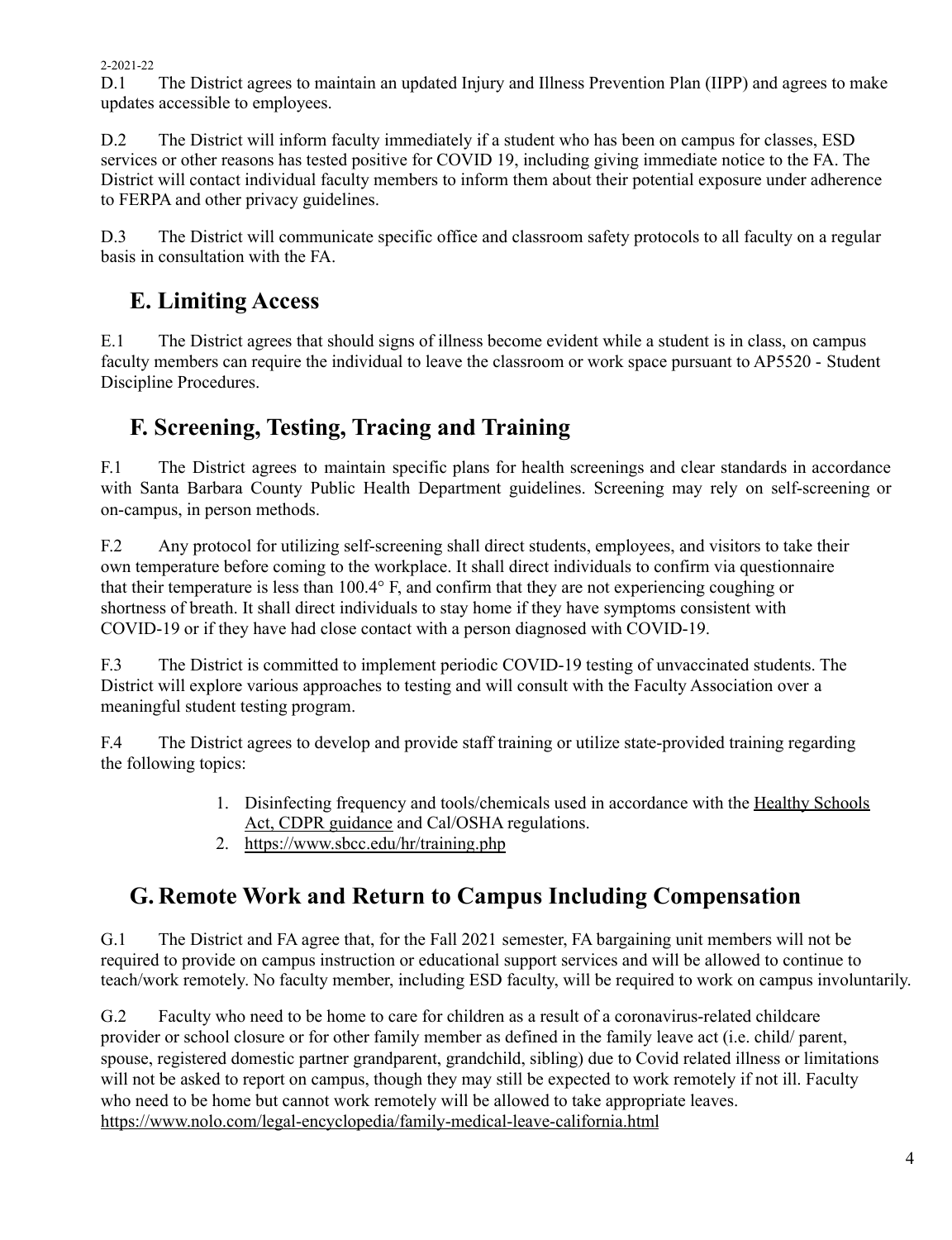G.3 All Faculty will be exempted from the minimum presence requirement per BP7210 and will not be required to perform any part of their work on campus/in person. Faculty performing remote work will not be required to perform these remote work tasks on campus.

G.4 If the District requires faculty to increase workload based on assignment configuration, appropriate compensation will be determined either by program load adjustments or other mutually agreed upon methodology.

G.5 The District will pay all instructional and all educational support division (ESD) faculty \$40 each day they teach a face to face class(es), or per day they work on campus for at least two hours and are available for either remote and face to face educational support service.

The District will pay all faculty \$40 each day they teach face-to-face classes or provide Academic and Educational Support services for at least two hours per day.

Deans will reach out individually to all faculty who have requested that their face-to-face class load be converted to online. They will be offered the opportunity to either confirm or rescind their request. If a faculty member does not rescind their request within 5 business days, Friday, July 23, 2021, the online request will automatically be honored. The same deadline will apply to all other faculty requests to move their class online.

Currently scheduled online classes need Dean's approval to be converted to face to face classes.

### **H. Accommodations**

H.1 The District explicitly acknowledges that the interactive process may be required to make work safe for employees with documented health conditions that heighten the risk of severe outcomes with COVID-19.

H.2 The District agrees to initiate the interactive process for employees whose physician designates them as "high risk" or "vulnerable" as related to exposure to COVID-19 if an accommodation is requested.

H.3 The District shall provide reasonable accommodation for employees particularly vulnerable to COVID-19 due to a documented medical condition. Working remotely can be considered as a reasonable accommodation.

H.4 The District shall utilize " hold-harmless" leave when no reasonable accommodation can be reached. In other words, the employee will be placed on paid leave (not deducted from existing leave banks).

#### **I. Leaves (COVID-Related Leave for Quarantine, Illness, or Medical Vulnerability)**

I.1 The District will accept all workers' compensation claims related to COVID-19, and will process according to regular policy.

I.2 In the event a FA bargaining-unit employee:is exposed to COVID-19 and needs to self-quarantine or,

- 1. needs to self-quarantine for COVID-19 related reasonable cause including age or medical vulnerability of the employee or employee's household, or
- 2. is individually quarantined due to COVID-19 by official order,
- 3. and the employee reasonably cannot work remotely or from home, the employee will receive full pay for that absence.

I.3 Employees on sick leave due to COVID-19 will be maintained at full pay during their absence. Employees will be required to provide medical clearance to return to work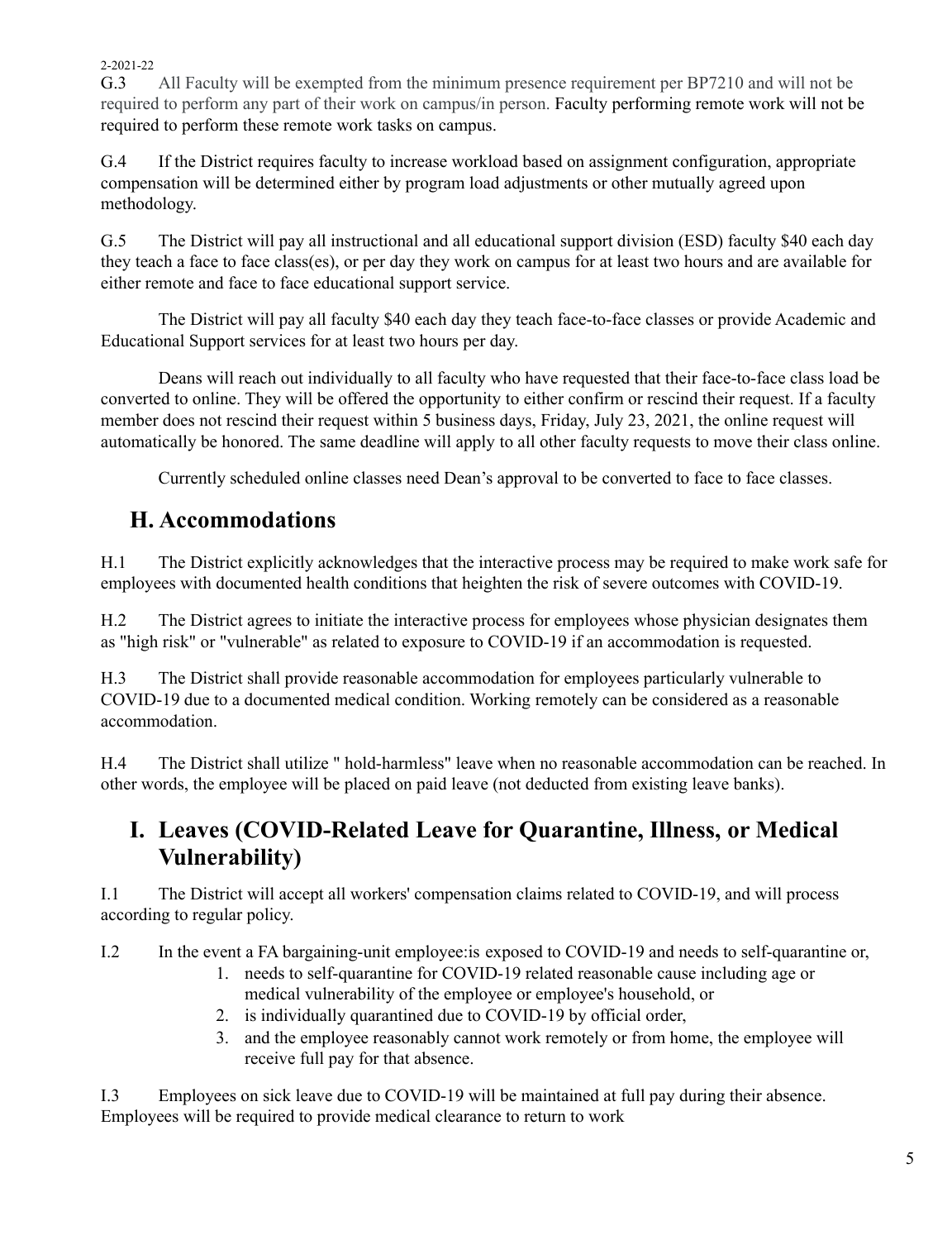I.4 Subject to Executive Orders, current law, regulations and guidance, no employee will have accrued leave deducted for taking time needed to comply with a medical professional's recommendations , including to self-quarantine, secure one' s own health, or secure the health of one's household during the COVID-19 crisis.

I.5 When an employee is quarantined due to exposure to coronavirus, the employee will either be placed on paid leave (not deducted from existing leave banks) or be allowed to work from home for the appropriate quarantine duration depending on the type of exposure and will be expected to self-isolate.

I.6 Leaves due to COVID-19 related events : In the event any FA bargaining-unit employee is exposed to coronavirus or is taken ill with coronavirus , or is required to self-quarantine for reasonable cause (i.e. family members who are uniquely vulnerable), the faculty member may request to provide instruction or work/services remotely only. In order to minimize disruption for the students, a substitute teacher may be provided.

I.7 The District agrees to protect and support faculty who have documented medical conditions that put them at increased risk for severe illness (medical conditions that the CDC says will or might pose increased risks of severe illness from COVID-19) or who cannot safely distance from household contacts at higher risk, by providing options to work/teach remotely as possible.

I.8 Sabbatical Leaves Faculty members may request to postpone currently scheduled sabbatical leaves that are affected by the pandemic. The college will grant this request. Alternatively, faculty members may alter sabbatical projects affected by the pandemic. Faculty members wishing to modify their original sabbatical proposal will notify the co-chairs of the Sabbatical Committee.

I.9 If a Part Time faculty member who - for the reasons listed above (personal or family health vulnerability, school closure or off-days child care) - declines a District offer for an in-person class will not be considered as a Break-in-Service according to Art. 12 of the CBA

I.10 When an employee is not permitted to work due to safety screening (e.g., high temperature or positive report of key symptom), the employee will be placed on remote work status unless not feasible, in which case paid leave status until permitted to return to work; leave shall not be subtracted from their existing leave banks.

I.11 If a faculty member is not able to perform their work remotely in order to care for children as a result of a coronavirus-related childcare provider closure or school closure, and the employee determines they cannot work, the faculty member may utilize leave under FMLA as well as existing sick leave or banked teaching load units (TLUs) for purposes of the planned absence authorized by this section. Faculty also may utilize time off without pay for this purpose. Such leaves should be granted as liberally as possible. Employees may use existing forms of leave to address a childcare provider or school emergency affecting their children.

The same applies in the case that Employee is caring for an individual subject to an order or who is advised to self-isolate.

I.12 No loss of pay during COVID-19 related partial closures or curtailments: In the event any District facility must be closed, or any District operations are curtailed due to the coronavirus epidemic, FA bargaining-unit employees will not suffer any loss of pay or benefits relative to their regular schedules for the period of closure or curtailment. Employees who are not ill will not be required to use paid sick leave or any other form of paid time off during such an eventuality.

FA support for full funding: FA will support efforts to maintain funding pursuant to the Education Code in the event of a closure of any District facilities due to the epidemic.

## **J. SBCC Sponsored Health Insurance for PT Faculty not Making Load**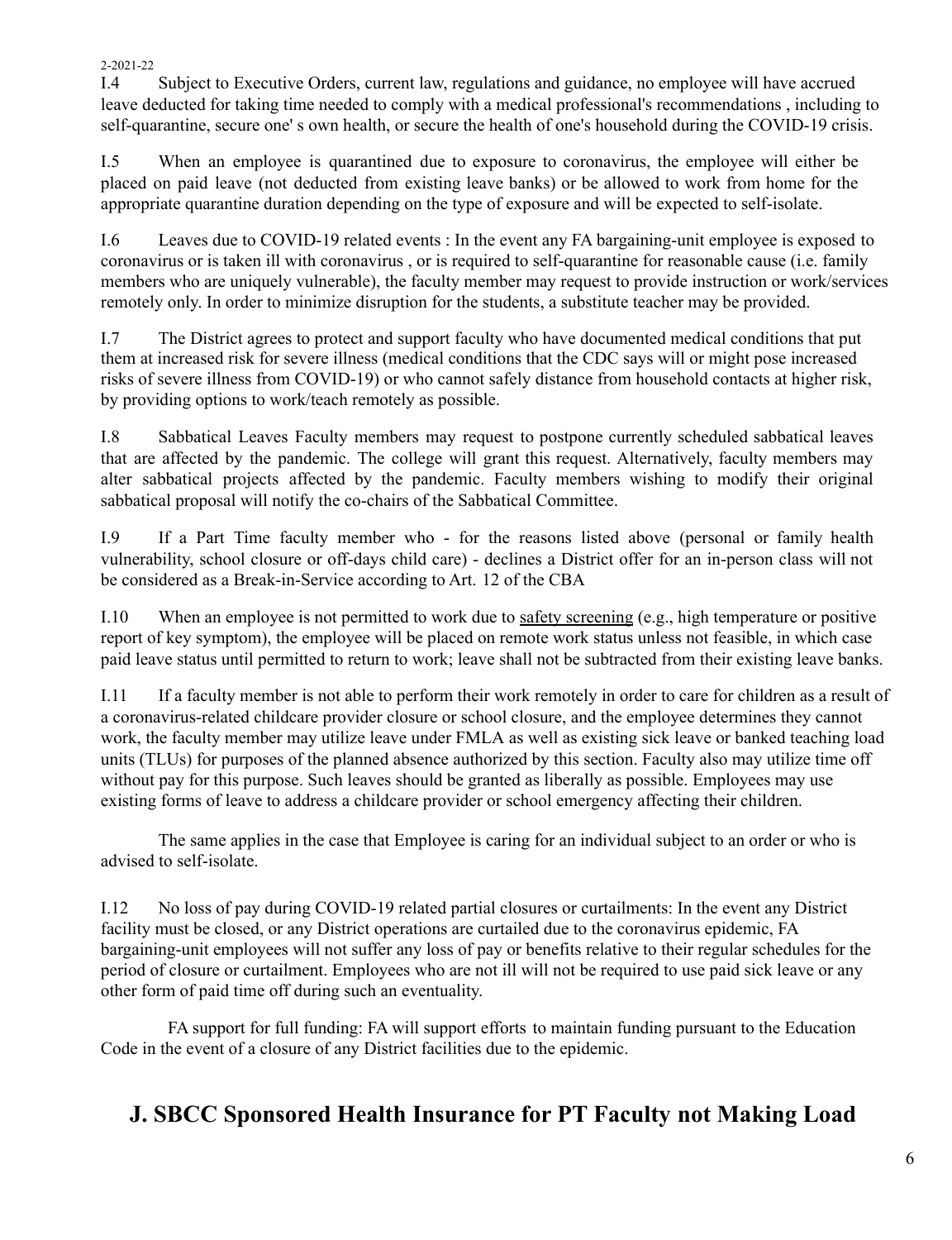J.1 Adjunct faculty members who are currently participating in the Adjunct Medical Benefits Program will maintain eligibility for the program during the 2021-2022 academic year, even if the faculty member's load drops below the threshold required by the CBA. This applies even if the PT faculty loses all of their assignments during one or both semesters of the 2021/22 school year. Faculty are encouraged to review their options available through the Affordable Care Act.

## **K. Use of District Facilities Outside Class Time**

K.1 In accordance with SB 1159 and AB 685, faculty members will have access to their offices to retrieve materials and may also use District facilities to facilitate remote learning or for in-person instruction permitted by the Santa Barbara County Department of Public Health and scheduled by the District. Any faculty member who uses a District facility must comply with the Santa Barbara County Department of Health Services orders and protocols negotiated with the Faculty Association. All persons will wear facial coverings before they enter any indoor facility or any enclosed open space, or while outdoors when unable to maintain a six-foot distance (or as recommended by Santa Barbara County Public Health Department) from another person at all times. Anyone coming to District sites must perform a symptoms self-check. Anyone coming to District sites must follow the District Operational Protocols and Protection Plan.

# **L. General Provisions**

- 1. The parties recognize that the COVID-19 epidemic is evolving and so is governmental response. The parties will comply with further state or federal legislation or orders as they affect the terms and conditions of employment of bargaining unit employees, and will bargain as needed over the effects of such further directives.
- 2. Duration of Agreement: This agreement shall remain in effect for the remainder of the calendar year 2021 or until Pandemic related restrictions are lifted by SBCPHD.
- 3. Grievance Procedure: Any alleged violation, misinterpretation, or misapplication of the terms of this agreement shall be subject to the grievance and arbitration provisions of Article 6 of the CBA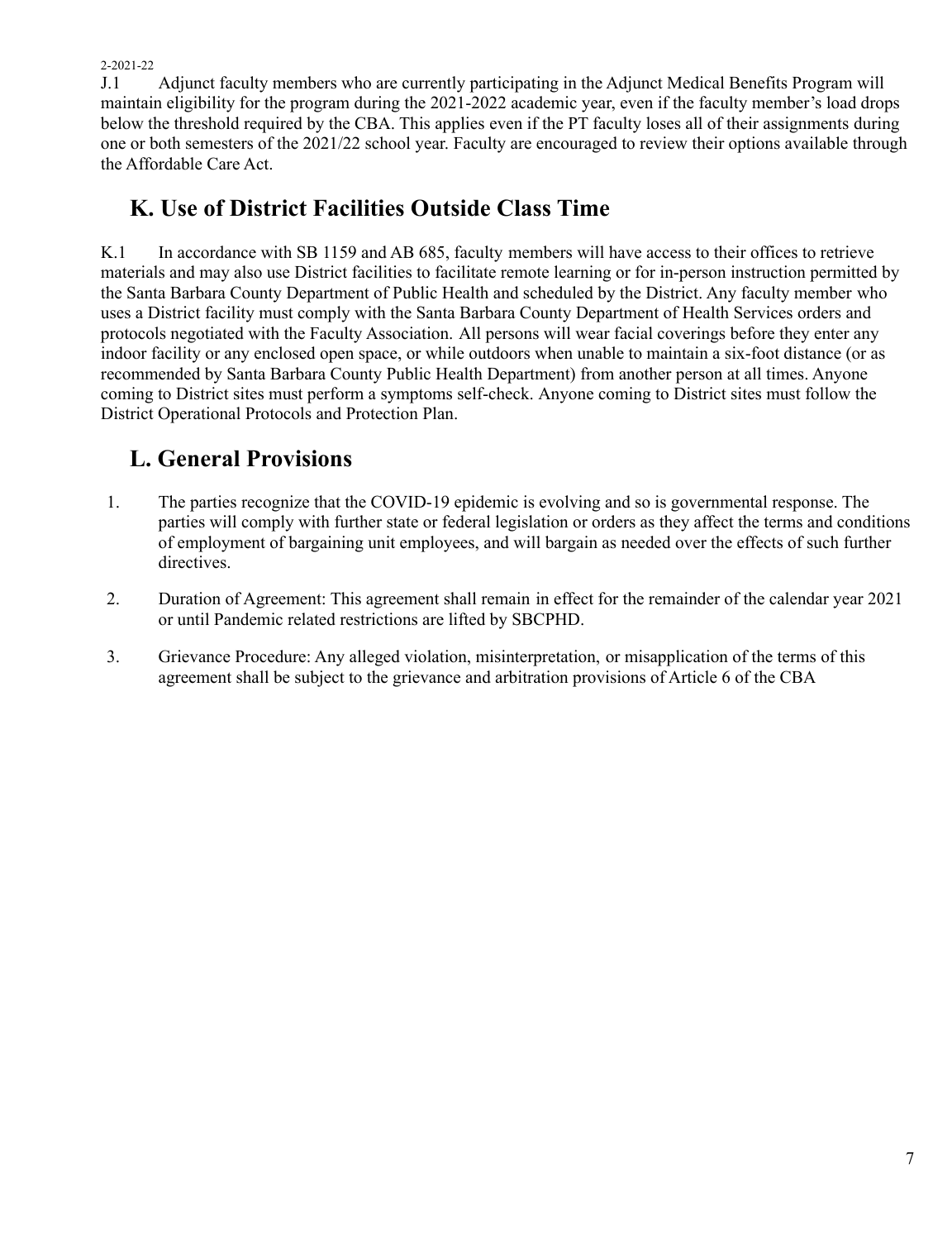Tentatively Agreed:

( Alden

Cornelia Alsheimer-Barthel Michael Shanahan, Esq.

 $\lambda$ ynne Elisibeth Stuk Junkan M.M.

Lynne Stark Lyndsay Maas Part Time Faculty Representative Vice President, Business Services

Wiellan Clonarian

President, Faculty Association Vice President, Human Resources Santa Barbara City College District

Secretary, Faculty Association Santa Barbara City College District Kathleen Scott

 $\mathcal{L}_\text{max}$ 

Kathleen Scott Acting Superintendent/President Interim Executive Vice President Santa Barbara City College District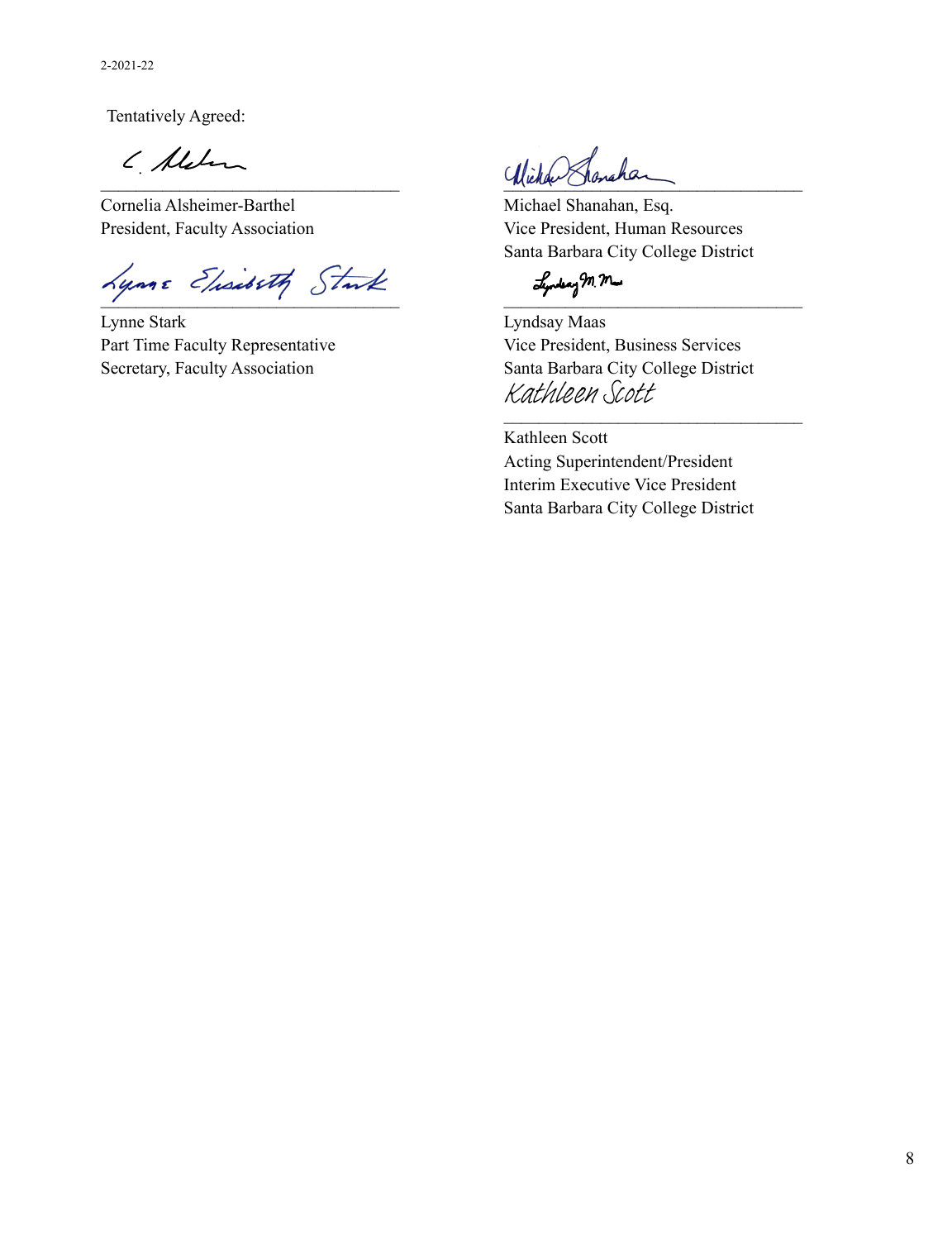# FA COVID II Return to Campus MoU FINAL 7.21.2021.docx

Final Audit Report 2021-08-04

| Created:        | 2021-07-21                                   |
|-----------------|----------------------------------------------|
| By:             | Rachel Walsh (rewalsh1@pipeline.sbcc.edu)    |
| Status:         | Signed                                       |
| Transaction ID: | CBJCHBCAABAAlyH3JX0371yHQ5-Gy26-ppgz3SHewI7c |

# "FA COVID II Return to Campus MoU FINAL 7.21.2021.docx" Hi story

- **D** Document created by Rachel Walsh (rewalsh1@pipeline.sbcc.edu) 2021-07-21 - 4:07:15 PM GMT- IP address: 24.254.80.179
- Document emailed to Cornelia Alsheimer-Barthel (cmalsheimerb@pipeline.sbcc.edu) for signature 2021-07-21 - 4:07:59 PM GMT
- **B** Email viewed by Cornelia Alsheimer-Barthel (cmalsheimerb@pipeline.sbcc.edu) 2021-07-21 - 4:18:55 PM GMT- IP address: 72.194.9.130
- $\mathcal{O}_0$  Document e-signed by Cornelia Alsheimer-Barthel (cmalsheimerb@pipeline.sbcc.edu) Signature Date: 2021-07-21 - 4:27:02 PM GMT - Time Source: server- IP address: 72.194.9.130
- Document emailed to Lynne Stark (lestark@pipeline.sbcc.edu) for signature 2021-07-21 - 4:27:04 PM GMT
- **Email viewed by Lynne Stark (lestark@pipeline.sbcc.edu)** 2021-07-21 - 5:46:37 PM GMT- IP address: 70.185.143.211
- $\mathscr{A}_{\mathbf{G}}$  Document e-signed by Lynne Stark (lestark@pipeline.sbcc.edu) Signature Date: 2021-07-21 - 6:05:55 PM GMT - Time Source: server- IP address: 70.185.143.211
- Document emailed to Michael Shanahan (mshanahan@pipeline.sbcc.edu) for signature 2021-07-21 - 6:05:57 PM GMT
- Email viewed by Michael Shanahan (mshanahan@pipeline.sbcc.edu) 2021-07-21 - 7:31:20 PM GMT- IP address: 74.125.214.27
- $\mathscr{D}_{\mathbf{G}}$  Document e-signed by Michael Shanahan (mshanahan@pipeline.sbcc.edu) Signature Date: 2021-07-21 - 7:31:48 PM GMT - Time Source: server- IP address: 76.90.35.65

#### Adobe Sign